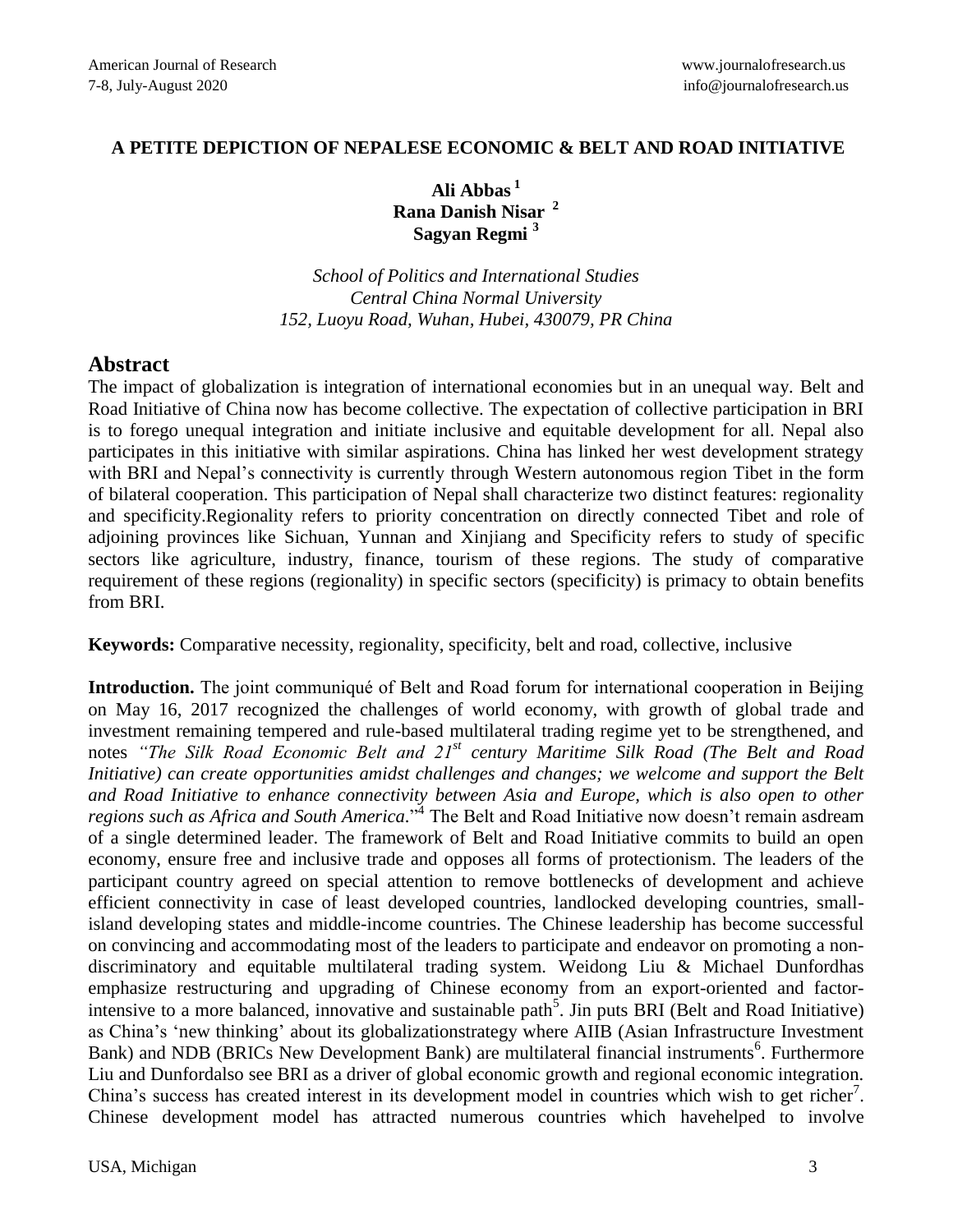development aspiring countries in the project of BRI but the challenge lies on creating equal development. At first profits become high due to low wage but cost of production gradually increaseand companies search opportunities in other countries. Money is lent to these countries if they couldn't afford infrastructure and product. Market is expanded to such area creating channel for own products and use of raw materials. An unequal industrial and financial but an integrated economy is created. More countries wish to overcome this unequal development model and access equitable multilateral development through BRI. Liu and Dunford describes the scope of Chinese economy as "Three decades ago China was small semi-closed economy accounting just 5% of world GDP and 1.5% of world exports with 23% of world population, which reached 13.4% of world GDP and 12.2% of world exports". In manufacturing, China is ahead with ranking first in the output of 200 manufactured goods. Quah shows the geographical centre of world economy is shifting eastward. This shift generates ample opportunities to least developed and developing countries of this region<sup>8</sup>. China has also developed into one of the major outward investor. Alon argues a new phase of globalization of Chinese economy in particular is due to increase in outward Foreign Direct Investment (FDI)<sup>9</sup>. Chinese economy can be categorized into two distinct phases with respect to trade. Earlier Chinese economy witnessed very fast inward FDI's. From 1900 to 2000's the annual growth rate of inward FDI (27.8%) was much higher than that of China's trade  $(15.2\%)^{10}$ . This dependent stage of globalization made Chinese learn new managerial skills and technology, created new and upgraded industries with enhanced efficiency. After joining World Trade Organization in 2001, Chinese trade started to grow astonishingly. During trade globalization, rate of growth of inward FDI became less. As the trade volume grew, trade surplus grew, Chinese outward FDI started to increase much faster than trade and inward FDI. In 2006-2014 outward FDI grew at 23.7% per year compared to 11.8% trade and 8.3% inward  $FDI<sup>11</sup>$ . This globalization of capital requires closer international relations and cooperation, closure understating of fiscal and monetary policies of other countries, and global economic governance. In 2014, coal accounted for 66% of china's energy requirements and oil for 18%, hydroelectric power for 8% and natural gas for  $6\%$ <sup>12</sup>. IEA estimates Chinese imports of crude oil increase to 8 million bbl/day in 2020,  $11.\overline{4}$  in 2030 and  $14.3$  in 2040<sup>13</sup>. In gas pipeline development Ericson argues suppliers seek long term contracts, stable prices and take-or-pay clause to guarantee revenue streams and consumers want long term contracts with a pricing formula that permits market driven renegotiation, seek equity share in resource extraction and transport to secure control over supply and cost. IEA study shows Chinese national oil companies invested 83.2 billion USD as merger and acquisitions of foreign oil and gas companies which is estimated 72.52 billion USD in just three years from 2011 to 2013  $AD^{14}$ . China's BRI is also designed to help address issues related to energy establishing pipeline connections from Russia and Kazakhstan and 0.4 million bbl / day pipeline from Myanmar in 2015 as an alternative transport route to Middle East avoiding Malabar strait<sup>15</sup>. Ahead in manufacturing and export of manufacturing products, increasing outward FDI and increase in energy consumption has enabled China to enhance connectivity whereas increasing labor wages eroding competitiveness in labor-intensive industries, stagnation of export and environmental/ecological impact of resource-intensive growth has assisted China to upgrade industry via innovation, structural, spatial shift and explore new domestic and international markets. According to National Bureau of Statistics of China average annual employee wage has increased by  $16.2\%$  in  $2000 - 2014$  AD motivating relocation of manufacturing capital. SimilarlyChina's export to European Union and Japan has slightly decreased in 2013 and 2014 resulting necessity of exploration of new markets. Pollution and pursuit for sustainable development will pressurize restructuring of Chinese industries.

#### **BELT AND ROAD INITIATIVE: COLLECTIVE, OUTWARD AND INCLUSIVE?**

China plays new and more active role in global arena through Belt and Road Initiative which proposes a new initiative for deeper international cooperation and open development. The principle of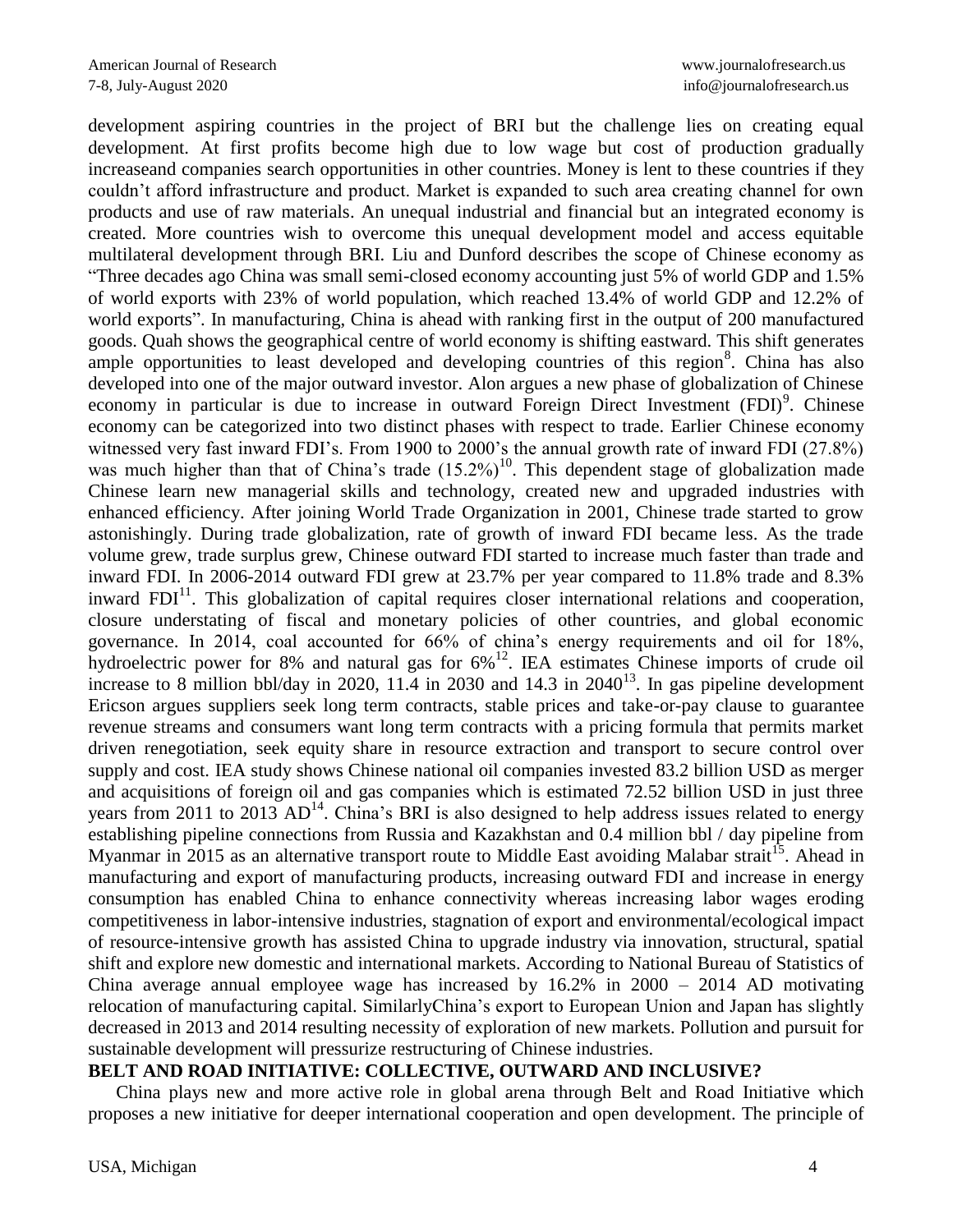this initiative states *"This initiative is harmonious and inclusive. It advocates tolerance among citizens, respects the paths and modes of development chosen by different countries, and supports dialogue among different civilizations on the principle of seeking common ground while shelving differences and drawing on each other's strengths, so that each country can coexist in peace for common prosperity.*" Economic globalization in one hand has brought benefits in form of commodities, capital and services to least developed countries. But small states also perceive the impact of this global economic interchange as an integrated but unequal economy. Belt and Road Initiative has principled harmonious, inclusive and non-interference approach which has attracted most of the countries to participate and gain appropriate benefit accordingly. Belt and Road Initiative has attained a collective interest but also needs to assure as a provision for inclusive development addressing issues of unequal but integrated economies.

## **'WEST DEVELOPMENT' and NEPAL**

The western development strategy of China was launched by Peoples Republic of China (PRC) state council in 1999. Chinese State Council states the western regions development strategy should continue and strengthen coordination with other major strategies like Belt and Road Initiative and Yangtze River economic belt<sup>16</sup>. One of the most important flagship projects of BRI is the China-Pakistan Economic Corridor (CPEC) which links Kashgar in Xinjiang, an autonomous region of west China, with Gwadar port of Pakistan. Bhutia writes  $10<sup>th</sup>$  Tibet people Congress announced the launch of 'Himalayan Economic Rim Project' in 2015 which refers to ports (land) in Tibet Autonomous Region (TAR) including Zham, Kyirong and Purang economically supported by Shigatshe and Lhasa<sup>17</sup>.National development and reform commission of China visions promoting border trade, tourism and culture cooperation between TAR and Nepal. Similarly the commission emphasizes on *"The geographic advantage of Yunnan province, advancing the construction of internal transportation corridor connecting China with neighboring states, developing a new highlight of economic cooperation in the Greater Mekong sub region, and make the region a pivot of China's opening up to the South and*  South-East Asia."<sup>18</sup> It can be seen that Chinese government has adopted a Western development strategy where development of western regions are prioritized and that development strategy is linked with Belt and Road Initiative. In regards to connection with Nepal there are three different models discussed in various phases of time:

- *A regional connectivity through Bangladesh-China-India-Myanmar (BCIM) economic corridor which connects Yunnan province of China with Myanmar, Bangladesh and East India. Gaurav Bhattaraiopinions Chinese scholar's belief that Nepal shall participate in BCIM<sup>19</sup> . Now this BCIM is being renamed as BCIM+N, where N is for Nepal. Madhukar SJB Rana argues Nepal shall take advantage of mid-hill east west highway and link it to Uttarakhand and Sikkim to create a greater*  Himalaya economic corridor by extending the economic corridor to Bhutan and Nepal<sup>20</sup>.
- *Trilateral cooperation among China, India and Nepal where Nepal acts as a bridge between China and India. Madhukar SJB Rana says Nepalhas clearly wished to act as a land bridge between Central*  and South and South East Asia<sup>21</sup>.
- *Bilateral cooperation between China and Nepal through connection of China and Nepal through railways. Prof Dai Yonghang says expansion of railway from TAR's Shigatse throughKirong-Rasuwagadhiport upto Kathmandu, Pokhara and Lumbini will mutually benefit China and Nepal<sup>22</sup> . Liu Yongfeng emphasizes the construction of Kirong port, reconstruction of Khasa port in scientific way, and improve and consolidate the function of Lhasa airport and further states.*

"TAR should enhance China-Nepal economic and trade cooperation in a comprehensive manner and develop China-Nepal border trade and logistics so as to form the frontier area open to South Asia; actively promote the border trade, and build a number of border trade markets and spot with perfect facilities for foreign and domestic trade, pay equal attention to the going-out and bringing-in strategy,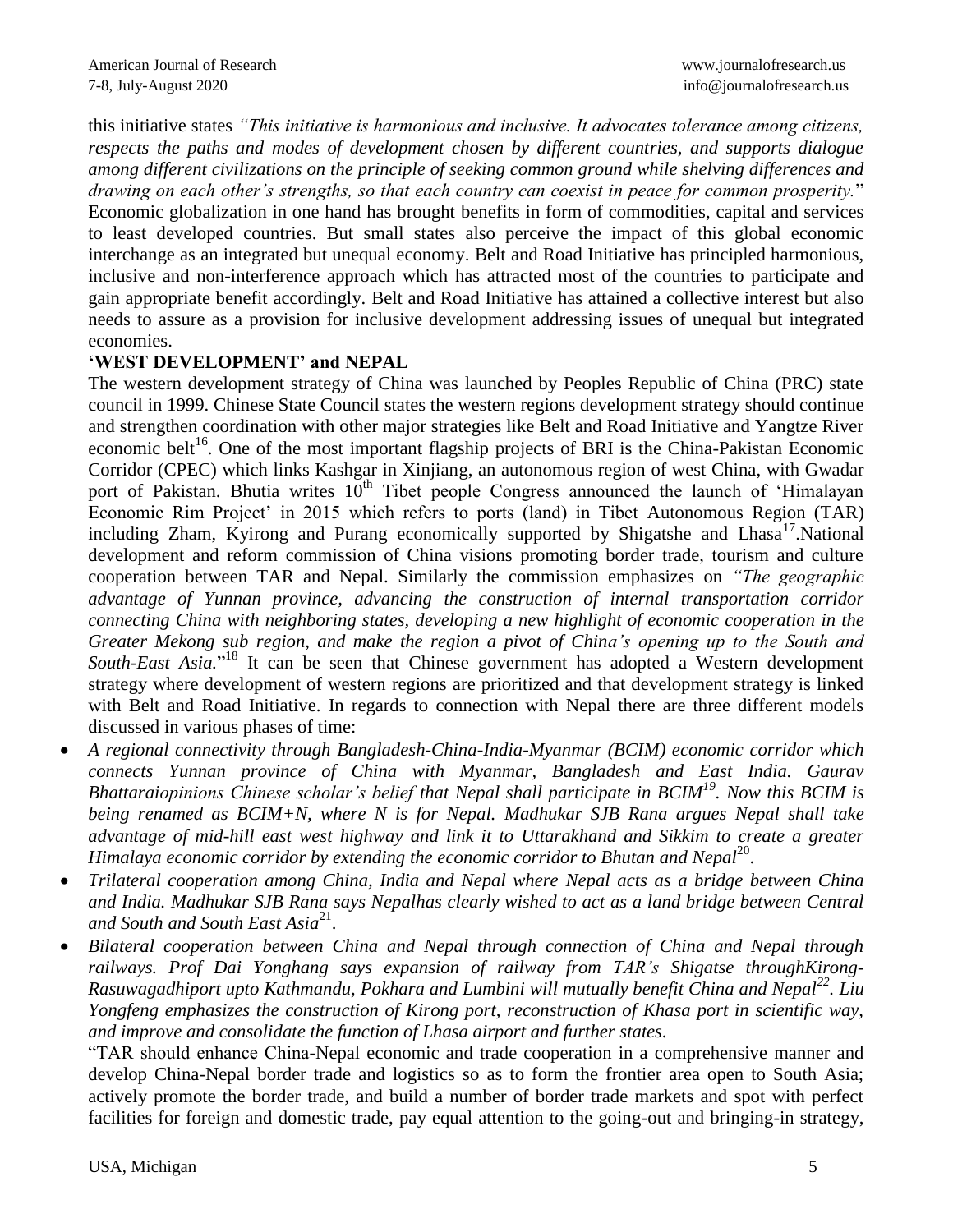enhance the ability to export self-produced goods, and expand the scope of the imported goods so as to upgrade the version of foreign trade and economic cooperation."<sup>23</sup>

### **COMPARATIVE NECESSITY: REGIONALITY AND SPECIFICITY**

The Western development strategy links Western provinces and autonomous regions of China with Belt and Road Initiative. Tibet Autonomous Region is of uttermost importance to Nepal as it envelops Nepal from north and directly connects to Nepal through Kirong - Rasuwagadhi port. Although other provinces are important, Nepal'smajor trade activities and economic planning will prioritize Tibet rather than other provinces and autonomous regions as Tibet will be directly connected via Belt and Road Initiative. TAR is enveloped by other provinces and autonomous regions like Yunnan and Sichuan from east and Xinjiang and Qinghai from north. As TAR is important for Nepal because of its direct connectivity, provinces and autonomous regions which envelop Tibet also becomes equally important. The agricultural, industrial and service competency of these adjoining states will help us understand their economic strengths and necessities. In addition study of these adjoining geography will help understand what TAR is importing and exporting. In additionXinjiang connects to Gwadar port of Pakistan from Kashgar via China-Pakistan economic corridor. The connectivity through Central Asia to Europe also passes through Urumqi city of the same autonomous region Xinjiang. SimilarlyYunnan province connects to East Asia (Myanmar) and South Asia (Bangladesh, India) through BCIMeconomic corridor. Kunming city of Yunnan province connects with Mandalay (Myanmar), Dhaka (Bangladesh) and Calcutta (India). Similarly Sichuan province connects both Yunnan and Tibet which is the hometown of great Chinese leader Deng Xiaopingand ranked first in economic strength in whole west China<sup>24</sup>. After connecting in Belt and Road Initiative, Nepal shall prioritize its focus in this special Western region with provinces and autonomous regions discussed above (TAR, Xinjiang, Yunnan and Sichuan) to obtain maximum benefits. The population of TAR in 2015 AD was 3.24 million. Among this 0.9 million is urban residence whereas 2.34 million is rural residence. 27.78% of population is urban dweller whereas 72.22% of population is rural dweller in TAR. TAR's Gross Domestic Production (GDP) was 102,639 million Yuan in 2015 which is an increase of 10.21% from 2014 AD. In this composition of GDP, highest contribution towards TAR's GDP is from the 'construction' sector which is 30,631 million Yuan constitutingto 29.8%. TAR is a rural region with very high rural dwelling but gradually converting into urbanized region. Walker shows various construction projects in TAR in the sector of hydropower, river diversion and infrastructure development like railway lines<sup>25</sup>. There is a gradual shift from TAR's rural dwelling towards fast, urbanized and industrialized centre. The extension of Qinhai-Tibet railway from Lhasa to Shigatse, further to Kirong(Nepal's border) from Shigatseby 2020AD will modernize and accelerate the pace of lifestyle in TAR. This shift and development in TAR is gradually making this region an important asset for Nepal's development opportunities in different economic sectors like agriculture, industry and service in conjunction with adjoining provinces and autonomous regions.

#### **AGRICULTURE**

In agricultural production, Tibet produced 5,000 tons of rice, 234,000 tons of wheat and 8,000 tons of corn in 2015 AD. The population of Tibet was 3.24 million in 2015. Amount of rice per person is 0.001 tons (5000/3.24 million), wheat per person is 0.072 tons (234,000/3.24 million) and corn per person is 0.002 tons. This is very less production compared to higher dwelling in rural area. Other agricultural products like beans, tubers, rapeseeds are also produced in less quantity in TAR. Similarly fruits like apple (6000 tons), citrus (1000 tons), and pears (1000 tons) are also produced in lesser quantity. Nepal has ample opportunities to export these agricultural products in Tibet. While planning export of these products Nepal shall analyze production capacity and pricing of these products in adjoining provinces too to benchmark product cost and quality.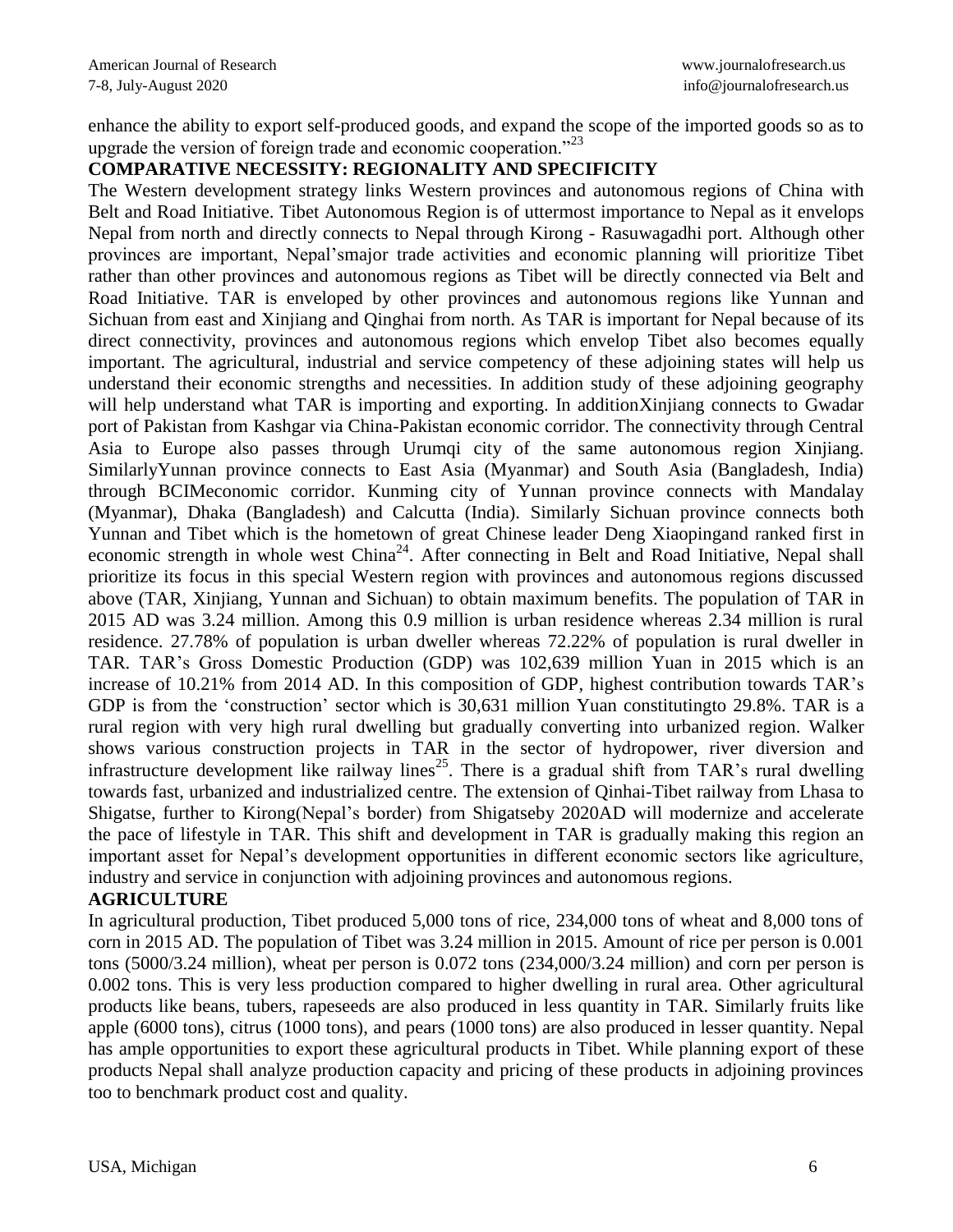| <b>SN</b>    | <b>Province   Production (10,000 tons)</b> |             | <b>Population</b><br>(millions) |       |                  |                  |       |
|--------------|--------------------------------------------|-------------|---------------------------------|-------|------------------|------------------|-------|
|              |                                            | <b>Rice</b> | Wheat                           | Corn  | <b>Sugarcane</b> | <b>Rapeseeds</b> |       |
|              | Yunnan                                     | 659.7       | 90.6                            | 747.3 | 1930             | 56.1             | 47.42 |
|              | Sichuan                                    | 1552.6      | 426.3                           | 765.7 | 54               | 238.5            | 82.04 |
| $\mathbf{r}$ | Xinjiang                                   | 65.1        | 698.3                           | 705.1 |                  | 10.8             | 23.6  |

Table 1: Food production and population in 2015 Source: stats.gov.cn

In Yunnan, amount of rice per person is 0.14 tons, wheat is 0.02 tons, corn is 0.15 tons, sugarcane is 0.4 tons and rapeseed is 0.01 tons. Similarly in Sichuan, amount of rice per person is 0.19 tons, wheat is 0.05 tons, and corn is 0.09 tons. In Xinjiang, amount of rice per person is 0.02 tons, wheat is 0.3 tons and corn is 0.3 tons. Tibet has less food production. Nepal has high opportunity of exporting agricultural items like rice, wheat and corn to TAR. Freerice.com writes in countries where rice is a staple part of the diet, the World Food Program provides, on average about 400 grams of rice per person, per day which yields to consumption of 0.146 tons of rice per person per year<sup>26</sup>. Sichuan has optimum production whereas Yunnan, Xinjiang can also be appropriate places for rice export. Wheatalso has equal opportunity for export even in Yunnan and Sichuan. Corn can also be exported to Sichuan. Statistical pocket book of Nepal shows production of paddy, wheat and maize in different geographic areas of Nepal<sup>27</sup>. The geography is divided into three different categories namely mountains, hills and Terai. Total production of these different geographies with population is shown herewith.

| <b>SN</b> | <b>Region</b> | <b>Agricultural Products (Tons)</b> | Population (2011) |              |             |
|-----------|---------------|-------------------------------------|-------------------|--------------|-------------|
|           |               | Paddy                               | Wheat             | <b>Maize</b> |             |
|           | Mountains     | 157,348                             | 98565.5           | 194115.9     | 17,81,792   |
|           | <b>Hills</b>  | 13,53,876.7                         | 677,460           | 17,51,199    | 1,13,94,007 |
|           | Terai         | 37, 56, 248                         | 13,97,142.2       | 414505.3     | 1,33,18,705 |

Table 2: Agriculture products of Nepal in 2014/2015 Source: Statistical year book 2015

The amount of paddy per person in Nepal is 0.19 tons. The amount of wheat per person in Nepal is 0.08 and maize per person is 0.09. A report from crop development directorate, Nepal states Terai region accounts for 70% of rice output, hills produce  $26\%$  and mountains  $4\%^{28}$ . Production in hilly and mountain region is low compared to dwelling there so per person index in hilly and mountain regions are not sufficient to export rice currently. In 2014/2015 we imported rice worth 15,612 million NRs. from India. Nepal itself is importing rice from other countries but enhancement of production capacities will generate ample opportunity of exporting rice to TAR of China which becomes easier after connectivity of BRI. The Eastern and Central region of Terai has high production compared to other regions of Terai. Districts like Jhapa, Morang, Sunsari, Saptari, Siraha of Eastern Terai and Dhanusa, Rautahat, Bara, Parsa and Chitwan of Central Terai contribute a significant role on production. Infrastructure connectivity from eastern Teraito mountain regions of Nepal is very necessary for export. Similarly Maize from Hilly region can also be exported to TAR. Eastern, Central and Western hilly regions share larger contribution of Maize production in Nepal. Ilam, Bhojpur, Khotang of eastern hills, Ramechhap, Sindhuli, Kavrepalanchowk, Makwanpur of central hills and Tanahun, Syangja, Baglung, Gulmi districts of western hills can act as exporter of Maize to TAR of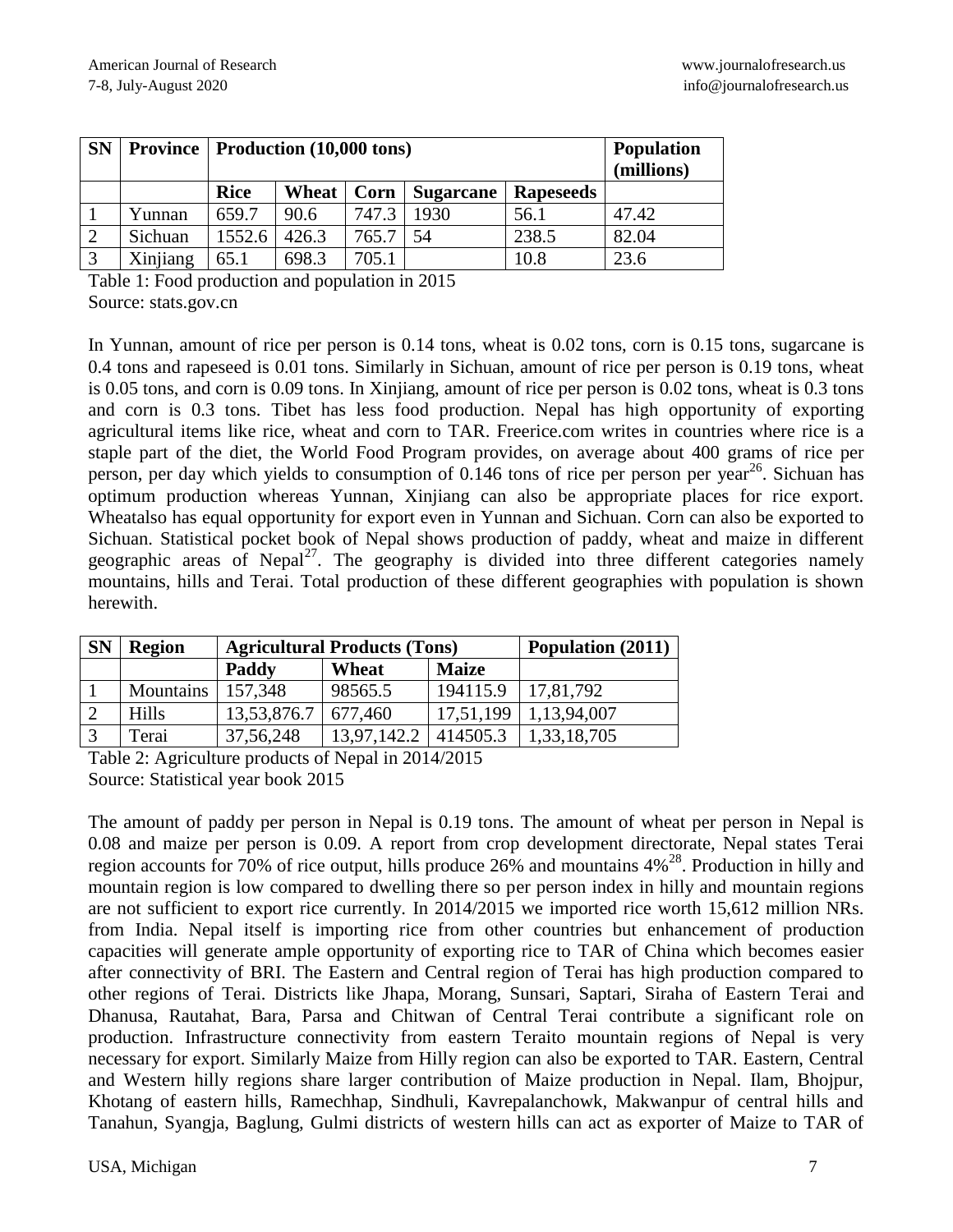China. Similarly infrastructure connectivity between hills and mountains ply significant role in export of these products.

## **LIVESTOCK**

In livestock, TAR produced 15,000 tons pork, 165,000 tons beef, 82,000 tons of mutton, 300,000 tons of cow milk and 500 tons of poultry eggs in 2015 AD. Per person index for pork is 0.004, beef is 0.05, mutton is 0.025, milk is 0.09 and egg is 0.0001. Due to high meat eating habit, the production of pork, mutton and egg is not sufficient in TAR. There are adjoining provinces which has significant impact on distribution of such products in TAR.

| S | <b>Province</b> | Production (10,000 tons) |             |               |             |       | Per              | Unit production (production |               |             |        | Popln |
|---|-----------------|--------------------------|-------------|---------------|-------------|-------|------------------|-----------------------------|---------------|-------------|--------|-------|
| N |                 |                          |             |               |             |       | population) tons |                             |               |             | (mlns) |       |
|   |                 | Pork                     | <b>Beef</b> | <b>Mutton</b> | Cow         | Egg   | Pork             | <b>Beef</b>                 | <b>Mutton</b> | <b>Milk</b> | Egg    |       |
|   |                 |                          |             |               | <b>Milk</b> |       |                  |                             |               |             |        |       |
|   | Yunnan          | 288.6                    | 34.3        |               | 55          | 26.5  | 0.06             | 0.007                       | 0.003         | 0.01        | 0.005  | 47.42 |
|   | Sichuan         | 512.4                    | 35.4        | 26.3          | 67.5        | 146.7 | 0.06             | 0.004                       | 0.003         | 0.008       | 0.01   | 82.04 |
|   | Xinjiang        | 33.1                     | 40.4        | 55.4          | 155.8       | 32.6  | 0.01             | 0.017                       | 0.023         | 0.06        | 0.013  | 23.6  |

Table 3: Livestock and per unit in 2015 AD Source: stat.gov.cn

Similarly, pork production in Xinjiang, beef and mutton production in Yunnan, Sichuan, and Xinjiang, milk in Sichuan and egg in all three provinces are very less compared to respective population. Statistical year book of Nepal (2015) shows livestock production in Nepal. Nepal produced 333,741 tons of meat and 87.9 million numbers of eggs in 2014/2015. The highest meat production in 2015 was buffalo as 191,413 tons, mutton and goat combined as 69,920 tons and pork as 22,148.5 tons. Per unit production for buffalo meat is 0.007, Mutton is 0.002 and pork is 0.008. Cultural and religious differences in Nepal make people eat distinct meat type but here we haven't considered that to compute actual index of supply capacity. Per unit index of egg in Nepal is 33.2 (which means an individual could have 33.2 numbers of egg in 2015 AD). The production capacity of Nepal is not sufficient to export livestock and eggs to TAR although there is very limited production and very high probability of exporting these livestock to TAR and some adjoining provinces and autonomous regions of China. Nepal can enhance production capabilities of agricultural products like rice, maize and connect Terai region with mountain region of Nepal through proper infrastructure to enable export of Nepali agriculture to nearby regions of China. Similarly, enhancement in production of livestock is also favorable for Nepal as the production capacity of TAR and nearby provinces provides great opportunity for Nepal to export livestock.

# **INDUSTRY**

As per China's national bureau of statistics the contribution of industry in TAR's Gross Domestic Product (GDP) was 6.8% in 2015 AD which counts to 6,988.00 million Yuan. The industrial sector of TAR is also not very strong but adjoining provinces and autonomous regions are very strong in industrial sector,industry is the largest contributor of GDP for Sichuan, Yunnan and Xinjiang. Sichuan contributes 37% to GDP comprising 11,03,908.00 million Yuan, Yunnan contributes 28% comprising 3,84,826.00 million Yuan and Xinjiang contributes 29% comprising 2,74,071.00 million Yuan. The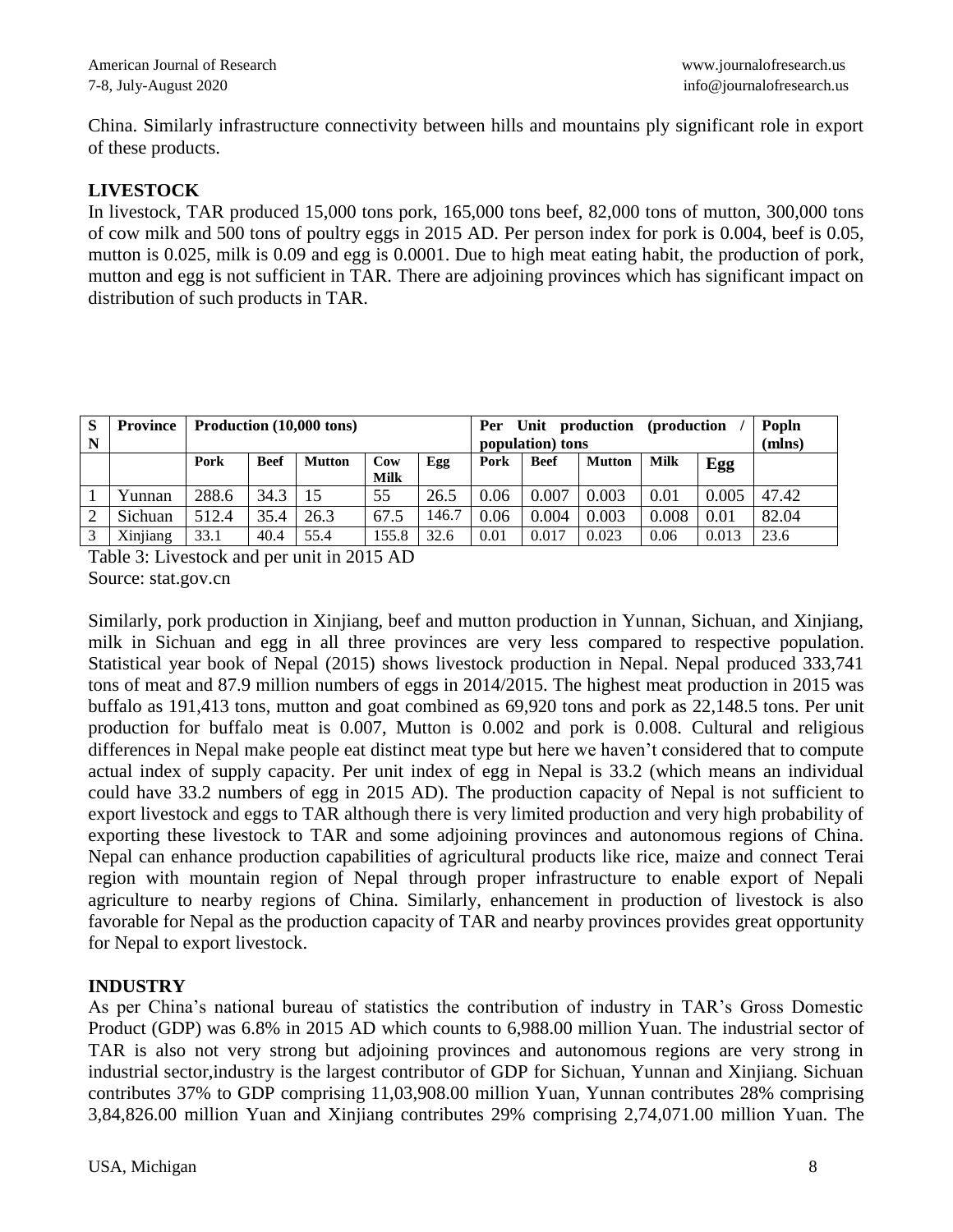highest contributor of TAR's GDP is construction sector with 29.84% comprising 30,631.00 million Yuan. Although highest contributor is construction sector, production of cement in TAR is not satisfactory. TAR produced only 4.67 million tons cement in 2015 AD. But production capacity of cement in adjoining provinces and autonomous regions is very high. Sichuan alone produced 140.91 million tons of cement with construction sector of 232,138.00 million Yuan. Investment Board Nepal (IBN) reports 10% growth in cement industry annually with current shortfall in domestic production to meet the increasing demand. Industry is not very strong in TAR but comparatively adjoining provinces and autonomous regions are strong<sup>29</sup>.

## **TOURISM**

Tourism has ample opportunity after connectivity of BRI. The disposable income of household in adjoining regions of China is increasing. TAR's average disposable income was 12,254.3 Yuan, Yunnan's 15,222.6, Sichuan's 17,221 Yuan, and Xinjiang 16,859 Yuan in 2015 AD which is lucrative to Nepal. Following table shows net source of income for these regions in 2015 AD.

| <b>Province</b> /        | Wage / Salary   Business   Property |         |         | <b>Finance / Transfer</b> |  |
|--------------------------|-------------------------------------|---------|---------|---------------------------|--|
| <b>Autonomous region</b> |                                     |         |         |                           |  |
| Tibet                    | 6,227.1                             | 3,956.8 | 498.8   | 1,571.6                   |  |
| Yunnan                   | 7,067.7                             | 4,051.4 | 1,644.8 | 2,458.6                   |  |
| Xinjiang                 | 8,610.8                             | 3,697.8 | 1,073.7 | 3,838.6                   |  |
| Sichuan                  | 9,107.6                             | 4,204.3 | 676.4   | 2,870.8                   |  |

Table 5: Types of income Source: stat.gov.cn

The highest contribution of net income for all four provinces and autonomous region is salary and wage and working peoples constitute maximum net income. The BRI connectivity will further diminish traveling cost and provide beautiful traveling experience through Himalayan region. In addition domestic tourism is also high in this region. Yunnan had 1.5 million and Sichuan had 0.79 million person-times domestic visitors in 2015 AD. These domestic visitors are also probable customers as tourist in Nepal. Nepal can devise packages for adjoining provinces like Yunnan and autonomous regions like Xinjiang which can attract spill over domestic tourism to Nepal possible through connectivity of BRI.

## **FINANCE**

Financial sector also needs assessment after the connectivity through BRI. Insurance is also one such sector which needs serious assessment after this connectivity. Currently most of the goods are transported to Nepal through land and sea. Goods imported from third country (outside India) also first come through sea than through land route to Nepal. Insurance applicable to goods are also devised accordingly. But after connectivity through BRI the mode of transportation will change into railways and/or roadways. This shift is important for diversification of national economy towards global access which will have two distinct impacts: a. the provision and premiums of insurance will change and b. Chinese insurance companies will also participate in this trading. The insurance sector is TAR and adjoining regions is big. The premium of primary insurance in Tibet was 1,736 million Yuan, Yunnan was 43,460 million Yuan, Sichuan was 126,731 million Yuan and Xinjiang was 36,743 million Yuan in 2015 AD. This totals to 208,760 million Yuan of capital in neighboring region of Nepal. This capital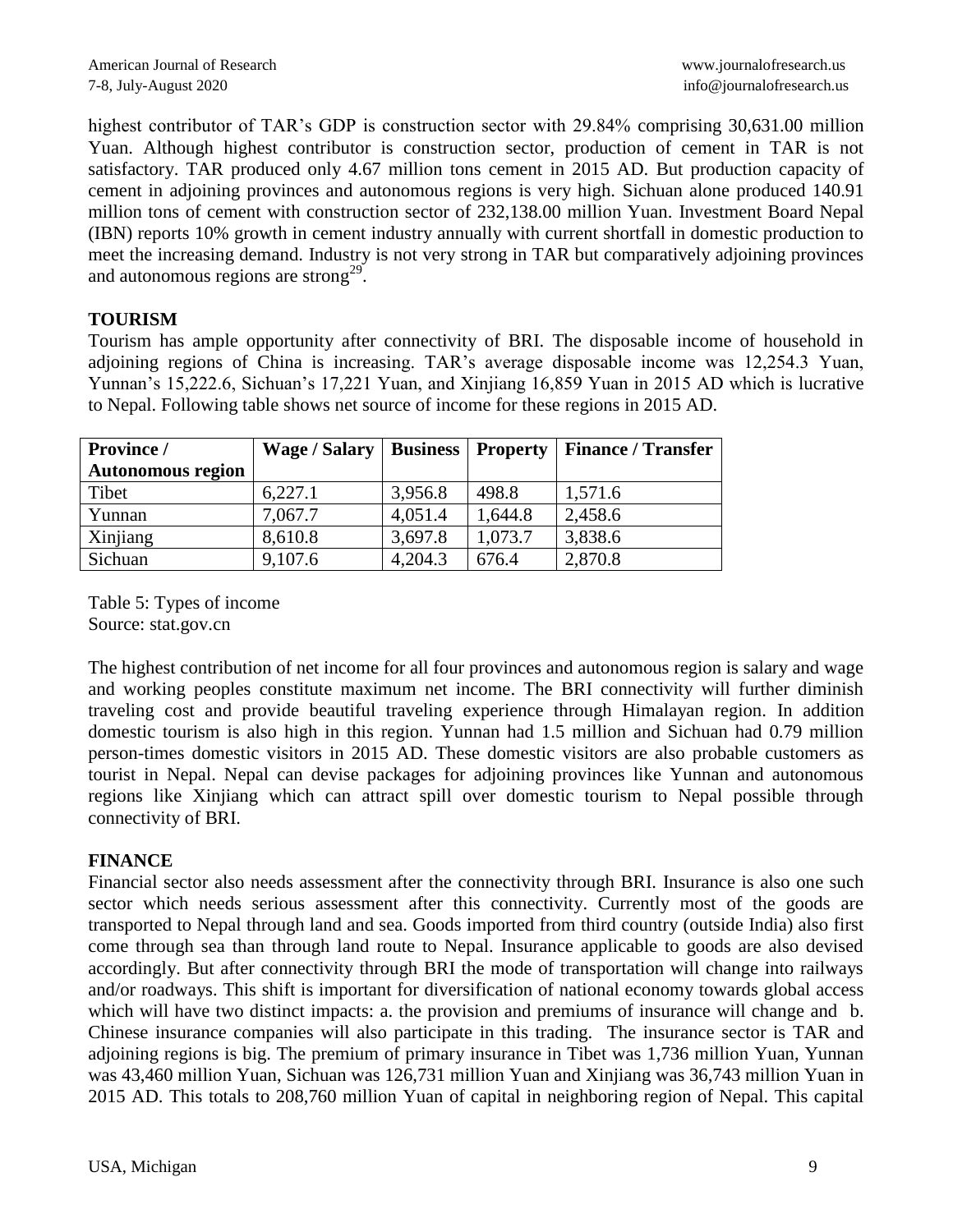can be invited through joint partnerships to direct investments in various sectors of Nepal. Physical connectivity and activities generated creates opportunities for financial connectivity.

### **CHALLENGES**

A way to acquire competitiveness in Nepali product comes due low transportation cost. Constructions of pubic goods like roads are necessary to connect Terai region with mountain regions of Nepal, which will help to export relevant products to neighboring provinces of China. But there is growing trend of increasing land prices which raises cost of infrastructure ultimately increasing the cost of export commodities. Least contribution to regional GDP in Tibet is from 'Real State' sector which contributes 2.85% in 2015 AD. Although contribution is less this amount 2,933.00 million Yuan is high compared to Nepal's economy. There is a prominent threat of spillover of this money, especially in bordering regions. As Nepal also rapids infrastructure development spillover of even small percentage can raise land prices ultimately making such projects expensive. The challenge of Nepal government remains tracking of such inward capitals which mostly come in hidden forms. Nepal's major unit of analysis for economic development is Tibet which creates compulsion of study of adjoining provinces. The adjoining provinces like Yunnan and autonomous regions like Xinjiang are further connected with other countries. The scope increases due to Xinjiang connection with Pakistan (China-Pakistan economic corridor) and Central Asia and Yunnan's connection with Myanmar, Bangladesh and East Asia. The study shall gradually enhance into Pakistan which connects to Tibet through Xinjiang, Myanmar which connects to Tibet through Yunnan and Central Asian countries which connect to Tibet through Xinjiang.

## **CHANNELS TO CONSIDER**

Physical connectivity paves way for interchange of goods and services. BRI also acts as such connectivity for interchange of goods and services between Nepal and China. But channel utilized to achieve such interchange is also important. Most examples show Chinese projects based on a G2G level (government to government). But there is a gradual shift in ownership of enterprises in Chinese economy. Among 9,441 enterprises in TAR in 2015 AD, nearly 72% are private holdings with highest contribution and only 10% are state owned. Similarly 82% in Sichuan, 76% in Yunnan and 82% in Xinjiang are private holding enterprises. This shift in Chinese economy, especially in the Western part of China is very crucial to understand for countries like Nepal. Nepali government shall motivate Nepali private sectors to participate as a prominent channel in this connectivity. Though G2G channel has importance in various sectors of development, the role of E2E (enterprise to enterprise) channel can't be ignored. This channel can produce more enterprise-enterprise level relations in TAR and adjoining provinces.

## **CONCLUSION**

Nepal's connectivity through BRI provides immense opportunities. Such opportunities shall prioritize regionality to directly connected TAR and adjoining regions like Xinjiang, Yunnan and Sichuan in specific areas like agriculture, industry, finance and tourism. There is immense opportunity in areas like agriculture, livestock, tourism and finance with challenges of managing spillover of backdoor capitals too. The motivation of enterprises for (Enterprise to Enterprise) E2E channels of cooperation is also necessary to obtain benefits from BRI.

## **Bibliography**

Alon, I. & McIntyre, J. R. (Ed), *Globalizing of Chinese enterprises,* Palgrave McMillan, 2010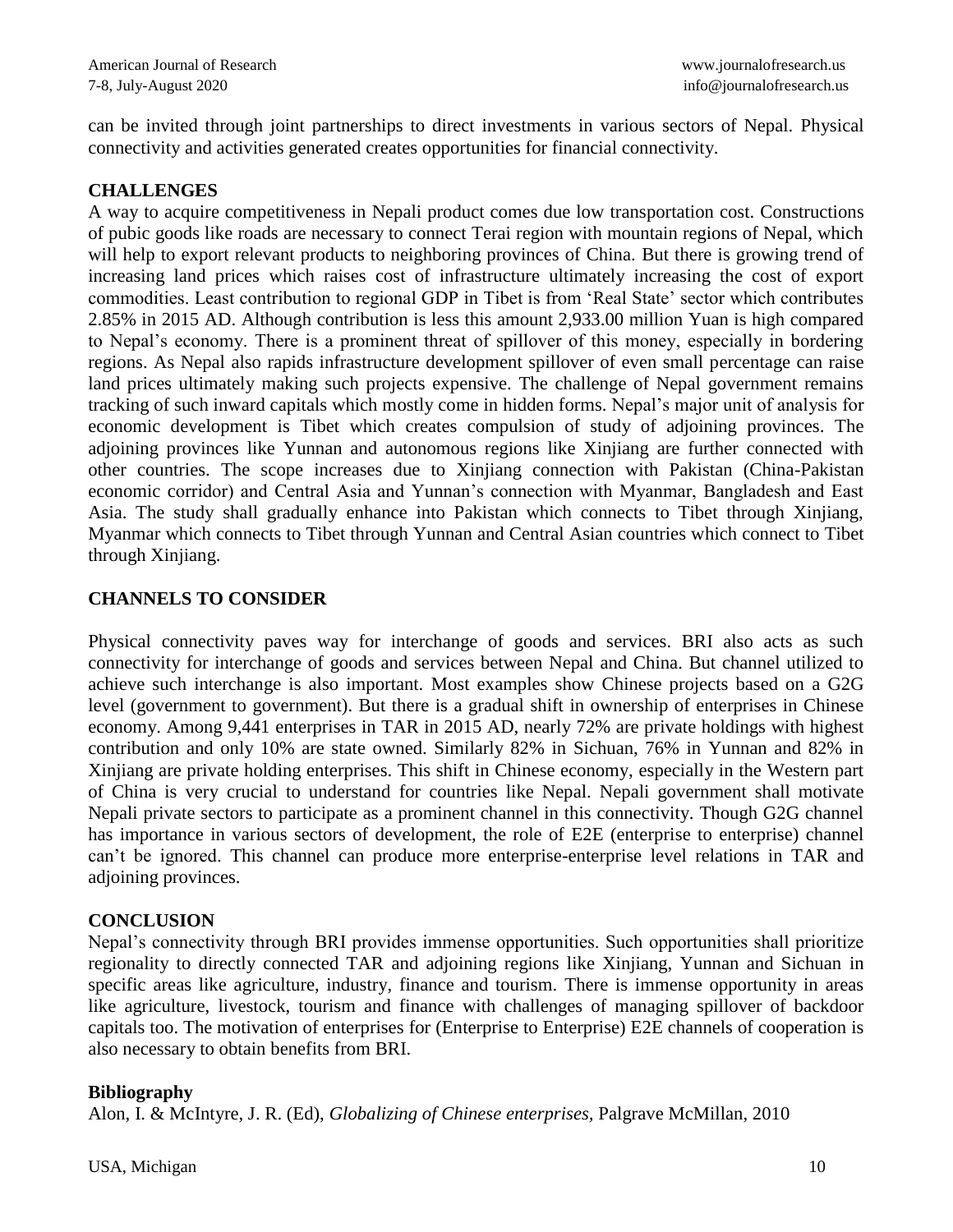Bhattarai, G., 'Roads not taken', *MyRepublica* (April 2017), available at <http://www.myrepublica.com/news/18849/>

Bhutia, C. Tshering, 'Tibet and China's Belt and Road Initiative', *thediplomat.com* (August 2016), available at<http://thediplomat.com/2016/08/tibet-and-chinas-belt-and-road/>

British Petroleum, *BP Statistical Review of World Energy June 2016*, Pureprint Group, UK, 2016 Central Bureau of Statistics, *Statistical year book of Nepal 2015*, National Planning Commission Secretariat, Kathmandu, 2015

Crop Development Directorate, *Rice Varietal Mapping in Nepal: Implications for Development and Adoption,* New Era, Kathmandu, 2015

International Energy Agency, *World Energy Outlook2014*, IEA Publications, France, 2014 Investment Board of Nepal, *Manufacturing Sector Profile,* Design Print Productions, Kathmandu, 2017 Jin, J., 'The true intent behind China's AIIB strategy', Fujitsu Research Institute, 2015, available at <http://www.fujitsu.com/jp/group/fri/en/column/message/2015/2015-08-25.html>

Liu, Weidung&Dunford, Michael, 'Inclusive Globalization: Unpacking China's Belt and Road Initiative', *Area Development and Policy* 3, 2016

Mabhubani, K., 'The new Asian hemisphere: The new irresistible shift of global powers to east', *Public Affairs,* 2008

National Development and Reform Commission, 'Vision and Actions on Jointly Building Silk Road Economic Belt and 21st Century Maritime Silk Road', *en.ndrc.gov.cn* (March 2015), available at [http://en.ndrc.gov.cn/newsrelease/201503/t20150330\\_669367.html](http://en.ndrc.gov.cn/newsrelease/201503/t20150330_669367.html)

Quah, D., 'The global economy's shifting center of gravity', *Global Policy,* 2011

Rana, SJB M., 'Trans-Himalaya economic corridor: Nepal as a gateway', *Orfonline*(February 2017), available at<http://www.orfonline.org/research/trans-himalayan-economic-corridor-nepal-as-a-gateway/> Sichuan Provincial Government, 'Briefing of Sichuan', available at

[http://english.sc.gov.cn/SichuaninPerspective/BriefingaboutSichuan/200711/t20071121\\_226953.shtml](http://english.sc.gov.cn/SichuaninPerspective/BriefingaboutSichuan/200711/t20071121_226953.shtml) The Belt and Road Forum for International Cooperation, 'Joint Communiqué of Leaders roundtable of Belt and Road Forum', *Xinhua* (May 2017), available at

[http://english.mofcom.gov.cn/article/zt\\_ydyl\\_english/subjecta/201705/20170502578393.shtml](http://english.mofcom.gov.cn/article/zt_ydyl_english/subjecta/201705/20170502578393.shtml)

The State Council of the Peoples Republic of China, 'State council approves Western development plan for 2016-2020', *english.gov.cn* (January 2017), available at

[http://english.gov.cn/policies/latest\\_releases/2017/01/24/content\\_281475550264960.htm.](http://english.gov.cn/policies/latest_releases/2017/01/24/content_281475550264960.htm)

Walker, B., 'China plans more dams and mega structures in Tibet', *The Third Pole* (April 2016), available at [https://www.thethirdpole.net/2016/03/21/china-plans-more-hydro-projects-and-mega](https://www.thethirdpole.net/2016/03/21/china-plans-more-hydro-projects-and-mega-infrastructure-in-tibet/)[infrastructure-in-tibet/](https://www.thethirdpole.net/2016/03/21/china-plans-more-hydro-projects-and-mega-infrastructure-in-tibet/)

Yongfeng, Liu, 'Opening up and Development of Tibet – the new vision of Belt and Road', *Tibetol.cn*  (July 2016), available at<http://en.tibetol.cn/01/04/2016/02/6/201607/t1400215.htm>

Yonghang, Dai, 'India will join BRI', *Annapurna Post* (July 2016), available at http://annapurnapost.com/news-details/80032